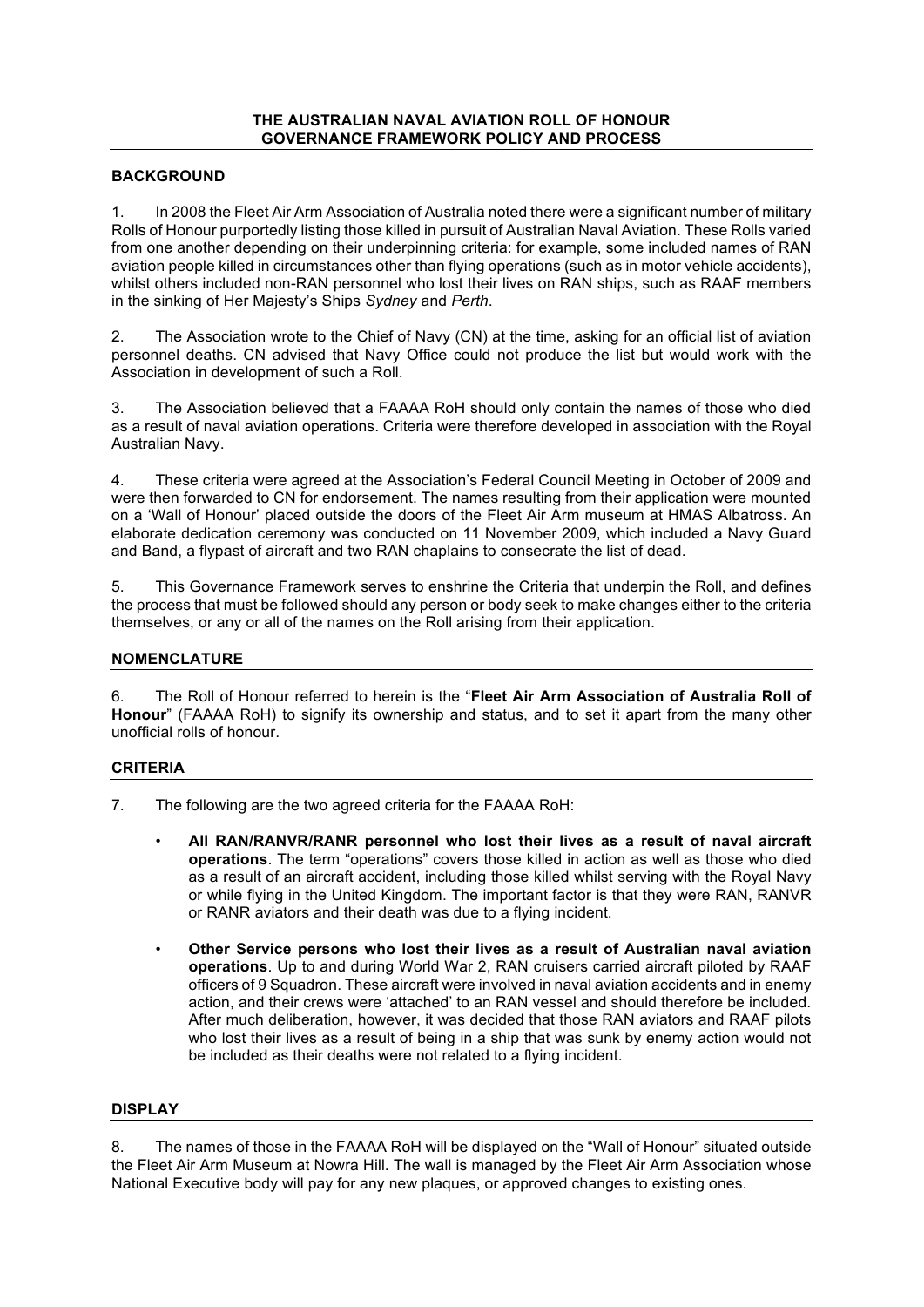- 9. The names of those on the FAAAA RoH will also be displayed:
	- a. on a suitable board in the Fleet Air Arm Museum. The board is managed by the Museum, who will pay for any additions or approved changes to it, and
	- b. on a dedicated page on the Association's website.

# **CHANGES TO THE CRITERIA OF THE ROLL**

### **Authority for Change**

10. The authority for changes to the Criteria that underpin the FAAAA RoH is vested in the Federal Council.

11. Any change to either of the two RoH Criteria will have far reaching consequences, as even alteration of a single word can affect not only eligibility of future names, but also those already upon it. Such change cannot be considered lightly - it must only occur in exceptional circumstances, and must have universal agreement in full knowledge of its effect and consequences.

#### **Process for Change**

12. Proposed changes or additions to the FAAAA RoH criteria may be raised only at the Division or at National Executive level. They are to be submitted in writing to the National Secretary in the form of a Special Resolution for consideration at the Federal Council, as per clauses 14 & 19.5 of the Constitution.

13. The Resolution should contain specific detail of the proposed change(s) and sufficient detail and argument to support it.

14. In considering proposed changes to the criteria, the Federal Council should be guided by the following principles:

- a. The reason for the proposed change. The existing criteria were agreed by the Federal Council and have served us well. Changes to them must only be considered in exceptional circumstances and, even then, should not be taken lightly.
- b. The implications of the proposed change. Any alteration to the criteria, even by a single word, can have very significant implications for existing names on the roll. Some names of our dead may need to be removed from the Roll. Similarly, names which previously did not comply may need to be added. This will not only be a highly emotive process but may well be expensive in terms of replacing and affixing plaques and amending existing FAAAA RoH Boards.
- c. Actions required. In the event the Federal Council does approve change(s) to the criteria, it should be specific in regard to the exact nature of the change, what action is required and who is to do it.

15. In the event the FCM rejects any part or all of the Resolution its decision is final. No further avenue of appeal is available.

# **CHANGES TO THE CONTENT OF THE RoH**

16. Changes to (or addition of) a name on the Roll will only ever affect just one record at a time, rather than all of them. Furthermore, as each Record contains only Rank, Initials, Surname and Date of Death, the scope of change is small.

17. The authority for changes to names on the Roll, either existing or new, is vested in the National President. In exercising that authority he will have regard to the recommendations of **an expert panel**